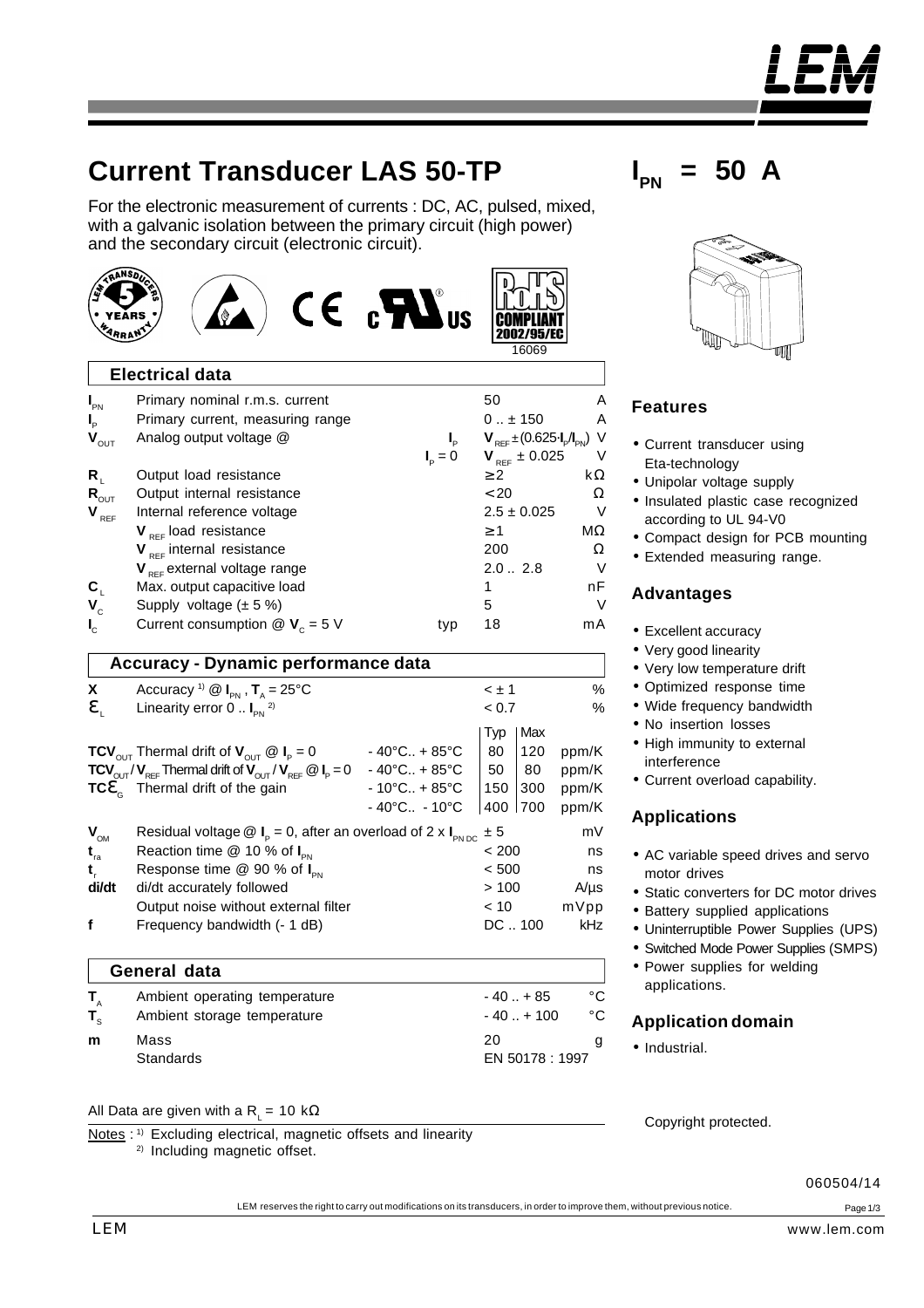### **Current Transducer LAS 50-TP**

|                                      | <b>Isolation characteristics</b>                         |       |     |  |  |  |  |  |
|--------------------------------------|----------------------------------------------------------|-------|-----|--|--|--|--|--|
| $\mathbf{v}_{\text{d}}^{\mathbf{v}}$ | R.m.s. voltage for AC isolation test, 50/60 Hz, 1 mn     | 5     | k٧  |  |  |  |  |  |
|                                      | Impulse withstand voltage 1.2/50 us                      | >8    | kV  |  |  |  |  |  |
| V                                    | R.m.s. voltage for partial discharge extinction $@$ 10pC | >2    | kV  |  |  |  |  |  |
|                                      |                                                          | Min   |     |  |  |  |  |  |
| dCp                                  | Creepage distance 3)                                     | 10.70 | m m |  |  |  |  |  |
| dCl                                  | Clearance distance 3)                                    | 10.70 | m m |  |  |  |  |  |
| <b>CTI</b>                           | Comparative Tracking Index (Group III a)                 | 175   |     |  |  |  |  |  |

#### **Application examples**

**According to EN 50178 and IEC 61010-1 standards** and following conditions :

- Over voltage category OV 3
- Pollution degree PD2
- Non-uniform field

|                      | <b>EN 50178</b>         | <b>IEC 61010-1</b> |  |  |
|----------------------|-------------------------|--------------------|--|--|
| dCp, dCl             | Rated isolation voltage | Nominal voltage    |  |  |
| Single isolation     | 1000 V                  | 1000 V             |  |  |
| Reinforced isolation | 500 V                   | 500 V              |  |  |

Note: 3) On PCB with soldering pattern UTEC93-703.

# **Safety**



This transducer must be used in electric/electronic equipment with respect to applicable standards and safety requirements in accordance with the following manufacturer's operating instructions.



Caution, risk of electrical shock

When operating the transducer, certain parts of the module can carry hazardous voltage (eg. primary busbar, power supply).

Ignoring this warning can lead to injury and/or cause serious damage.

This transducer is a built-in device, whose conducting parts must be inaccessible after installation.

A protective housing or additional shield could be used.

Main supply must be able to be disconnected.

060504/14